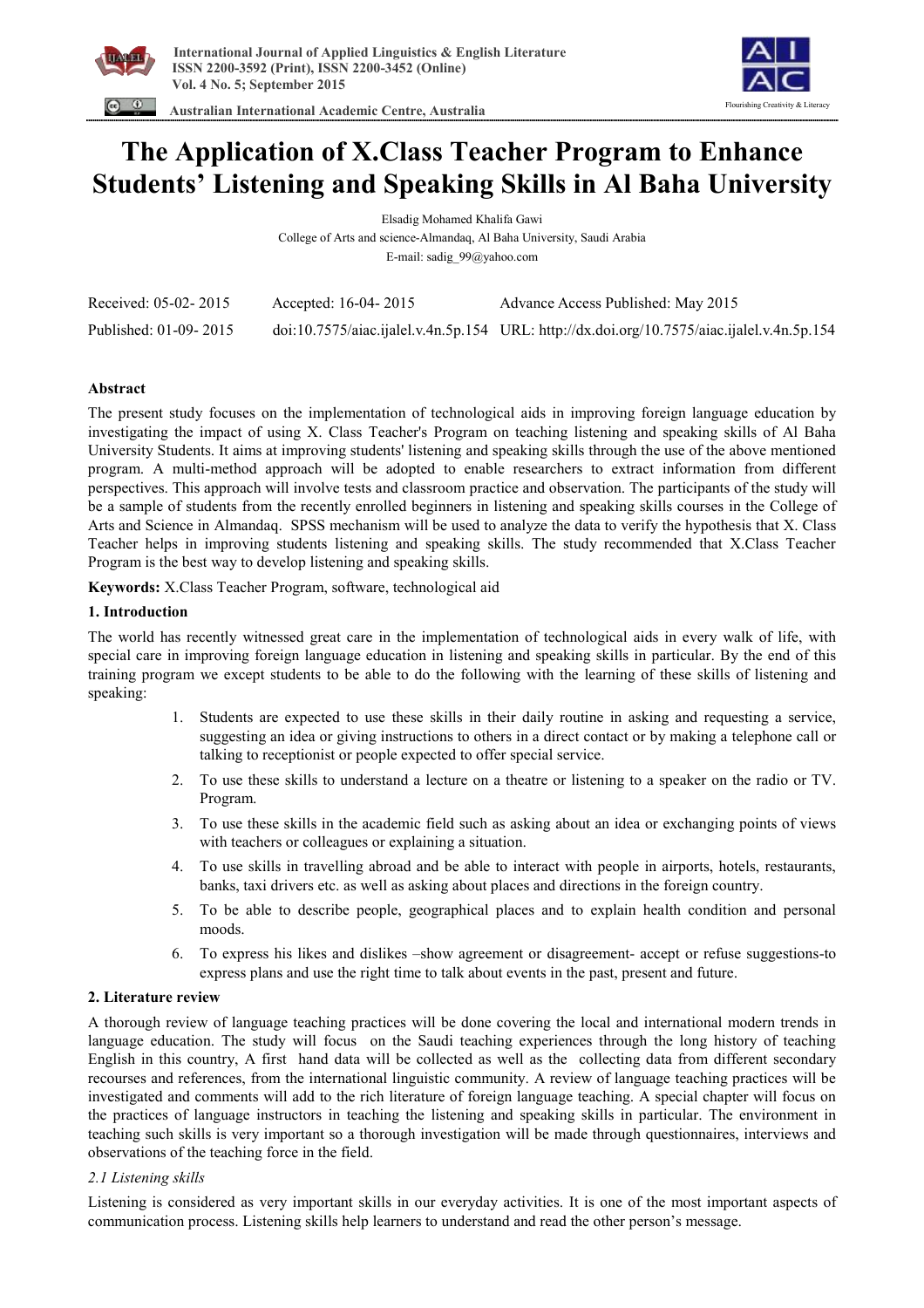#### **IJALEL 4(5):154-160, 2015** 155

According to Thompson (1995) "listening is a process of receiving constructing meaning form and responding to spoken and/or nonverbal message".

By practice listening, students will maintain the skills they have and develop new ones. To develop effective listening skills, learners need to practice to obtain the skill.

A skill according to Merriam-Webster online dictionary is a learned power of doing something competently: a developed aptitude or ability. The listening skill is a skill that everyone should have but most people lack. It is not merely the act of hearing a sound but of paying attention to what someone is saying and understanding a message. The distinctive between hearing and listening can be ambiguous. Hearing is a physical action while listening is both physical and psychological. If you are a good listener, it will help you in your study, work, making relationship, and in other situations.

## *2.2 Listening in the classroom*

Listening is one of the most powerful tools of communication and is a process that is used to receive, convey a meaning, and respond to both verbal and nonverbal messages. It requires more work than speaking. The effective listening in the classroom consists of various communication activities such as listening, speaking, making questions, participating in pair and group works. In addition, listening skill is one of the most important aspects of communication process. Effective listening skills help in developing other learning skills. It helps to understand, speak, read, and write.

Listening in the classroom is the main way of communicating knowledge in that educational setting, so to be able to listen effectively is very important to success in developing the language skills. There are many different techniques if students follow, practice, and master, can lead them to success. The first step to develop listening skills in the classroom is to be prepared. Organizing the language lab in a calm place, asking students to read the chapter being covered or rereading notes it is easier to listen. Because the content is not being introduced for the first time, it is easier to comprehend it.

## *2.3 The previous studies*

Mu-hsuan Chou (2015) writes a research paper about the influence of listening strategies use for English for academic purposes. It aims at investigating what strategies were adopted to listen to general and subject specific English materials. This study examines the process of listening comprehension in relation to effectiveness of strategy use. The participants were 92 Taiwanese final-year university students taking EAP courses. The findings showed that strategy use varied markedly between the two types of listening materials. The effectiveness of certain listening strategy adoption was influenced by topical familiarity and personal experience.

Nguyen V. and Henritte V. (2014) presented a research paper about the effect of Computer Assisted Language Learning (CALL) on performance in the Test of English for International Communication (TOEIC) listening module. The participants of this study were 25 Vietnamese students who attended TOEIC listening class after dividing them into two groups. The material input was designed with the application of the computer assisted language learning program introduced in the treatment group only whereas the control group still learned with the current textbook only. The findings showed that there was difference in the performance on TOEIC listening test scores between two groups. The students in the treatment group used listening strategies more effectively than the students in the control group. Using of the Computer Assisted Language Learning instruction and teaching method increased the students' TOEIC listening scores significantly.

Yin X (2015) investigates the development of English listening for non-English majors in China. A discourse-oriented approach has been introduced into the listening classroom. Some theories in discourse analysis such as cohesion, coherence, schema, and relevance are critically important in enhancing the students' listening comprehension ability and improving their communicative competence. This study considers the correlation between the theories of discourse analysis and the nature of listening comprehension and the developmental differences in the learners' listening proficiency brought from the discourse approach. Through the analysis of listening difficulties and experiment the results confirmed the effectiveness of the discourse-oriented approach. It suggested an uncomplicated procedure that might have considerable and varied payoff in terms of listening teaching and learning.

In addition, Lee (2008: 84) implemented a study that investigated how Taiwanese students' learning English pronunciation is assisted by two software programs*.* 153 college students joined this research and they were supposed to use two computer software programs and answer 6 open ended questions, for example,

- *(1) What are the characteristics of this program?*
- *(2) What are the advantages of this program?*
- *(3) What kind of improvement does it need to meet your needs?*

## *(4) What are the differences between a real teacher and this program?*

The results indicated that the students found two programs interesting and helpful for them. However, they liked the one with 'explicit correction feedback, and with repetition and other specific functions, as well as the facility for self-paced and self-directed learning' (Lee, 2008: 2).

Lin (2004, cited in Levy, 2006) carried out a study to investigate how learners' incidental vocabulary is improved by video-based Computer Assisted Language Learning. In that research, after using an English proficiency test, eighty two university freshmen were divided into three groups: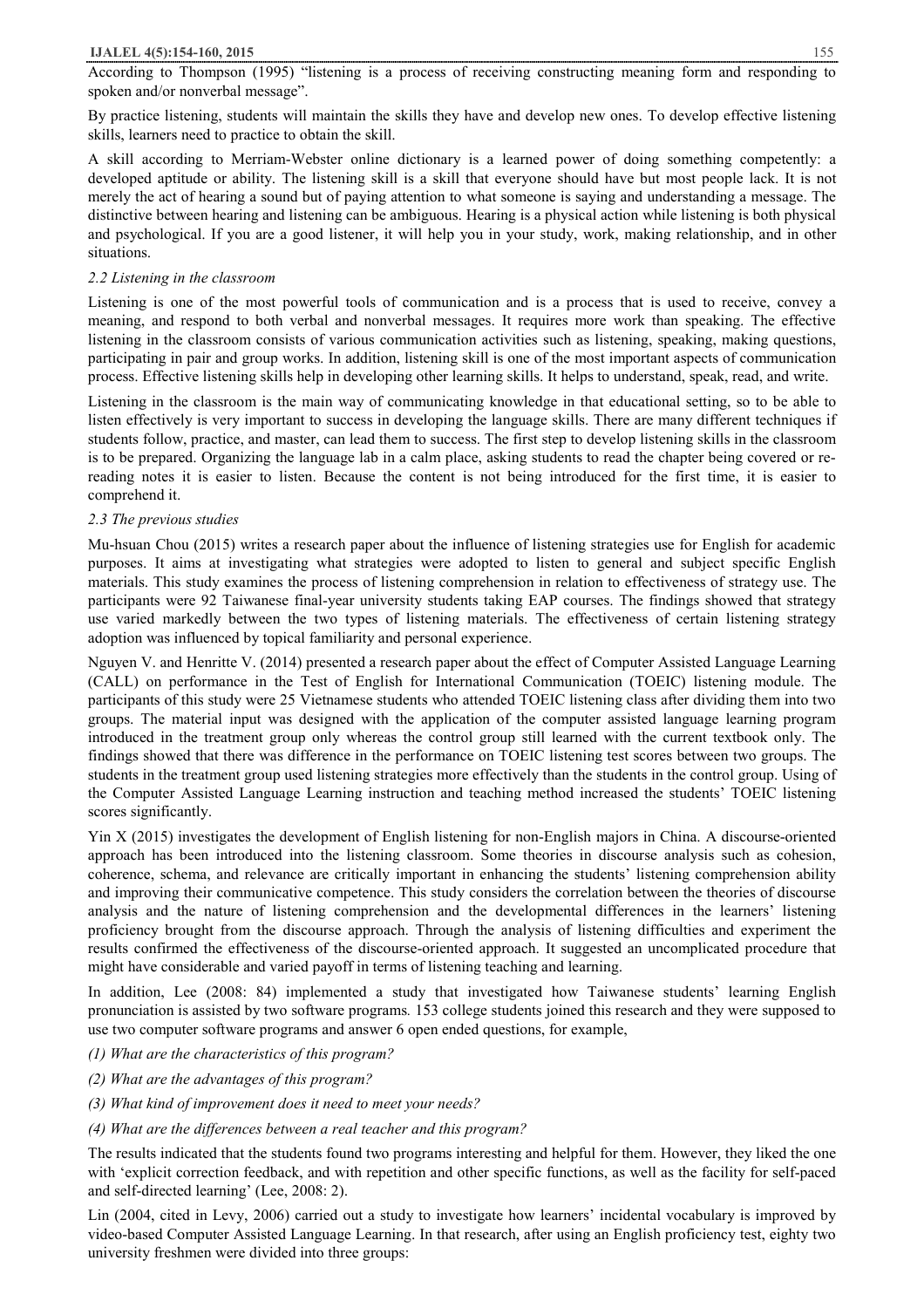## **IJALEL 4(5):154-160, 2015** 156

(a) High reading and high listening English proficiency.

(b) High reading and low listening English proficiency.

(c) Low reading and high listening English proficiency.

All members in three groups underwent five vocabulary follow-up tests, five English video-based lessons were chosen from the 2006 CNN news and vocabulary pre-test and post-test. It required eight periods for data collection to come to the final findings. Lin (2004, cited in Levy, 2006) found out all three group's post-test vocabulary were higher than those of their pre-test. In other words, learners' vocabulary can be facilitated and promoted through video-based CALL activities.

## **3. Methodology**

A multi-method approach will be adopted to enable the researcher to extract information from different perspectives. This approach will involve tests and classroom practice and observation.

#### *3.1 The population of the study*

The population of the study will be the community of students who are taking the listening and speaking course in Al-Baha University. The sampling is going to be a random selection targeting a group of people around (20) students to be named as a pilot group and another group of (20) students to be named as a control group.

#### *3.2 Tools of data collection*

The researcher runs a pretest to measure the students' performance learning listening and speaking skills through the use of traditional stereo speakers. Interaction (2) represented the target syllabus taught that English in an integral way.

Before beginning the teaching through the X-Class Teacher Aids, the two groups are going to have a pre- listening and speaking test. Then the course will be taught and a post test is going to take place to the experimental group. The two results will be correlated to check if there is a significant difference before and after using the X-class teacher.

#### *3.3 Duration*

The course takes one semester. So the experimental group will be exposed to teaching for (15) weeks then be examined to see the final results of our teaching.

#### *3.4 Research devices:*

This experiment presupposes the set-up of an X-Class Language Lab and a well-trained teacher to professionally carry the experiment. Other data can be extracted through interviews, questionnaires, observations and tests to support the validity and reliability of this experiment.

#### *3.5 Data analysis*

The participants of this study had taken pre-test and post-test. SPSS software was used to calculate the t-test, means and standard deviation to verify the hypothesis that X. Class Teacher helps in improving students listening and speaking skills.

## **4. Data Analysis, Results, and Discussion**

#### *4.1 Analysis of pre-test*



Figure 1. Summary of the students means in the listening pre-test played by stereo speaker recorder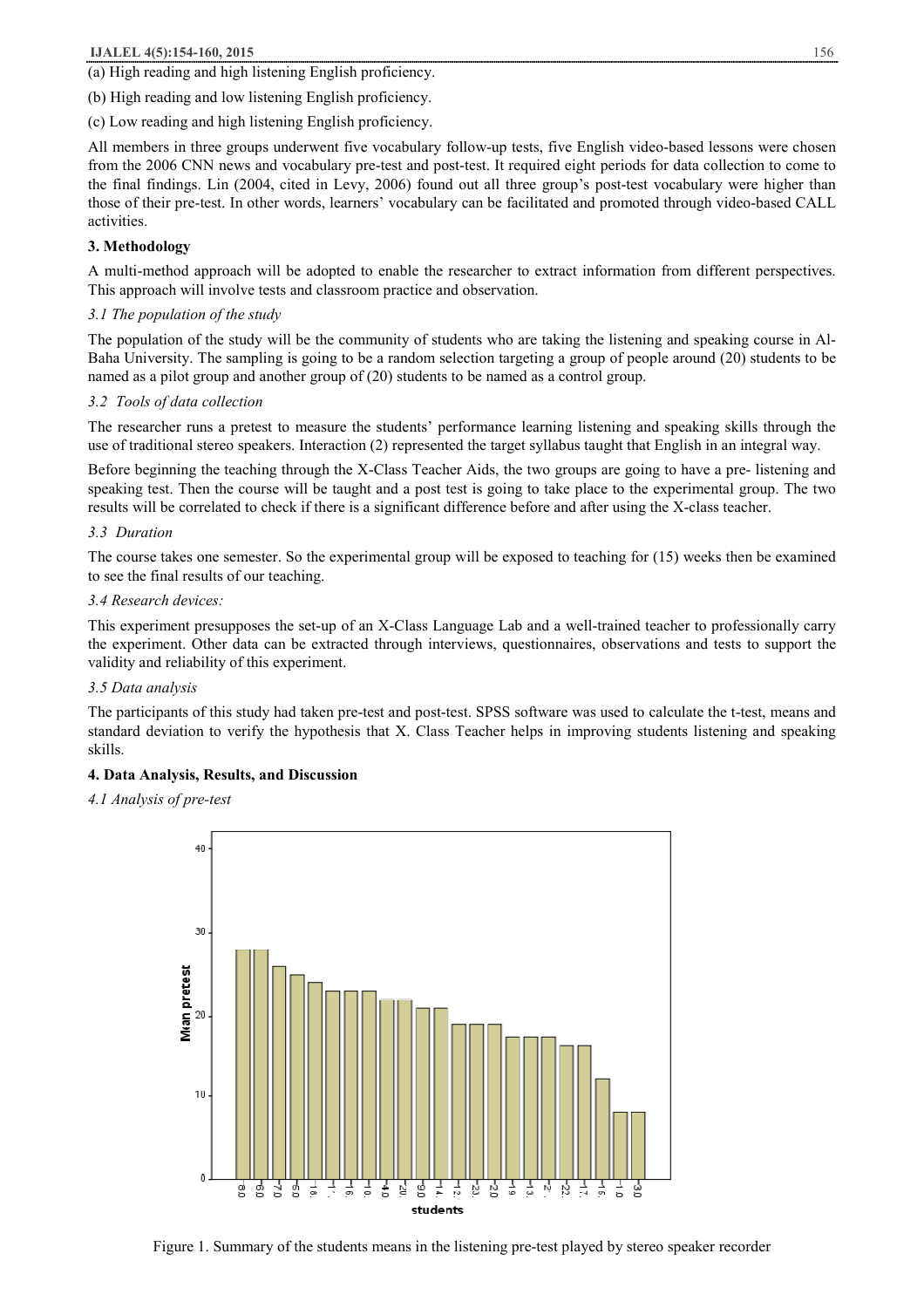#### **IJALEL 4(5):154-160, 2015** 157

Figure 1 shows the performance of the students in a pre-test involving listening and speaking skills. In general, nearly 50% of the students' scores range below the pass the mark, whereas 50% of scores range between 1 to 30 marks. The results suggest that students have relatively low scores. Several possible interpretations for this performance can be discussed. Firstly, the use of a traditional recording apparatus (stereo speakers/ recorders) that is equipped with a recorder and loud speakers can influence the performance of our students. The loud speakers allow students to hear conversations; however, they often lack clarity which results in intelligibility degradation. Secondly, listening tasks manipulated by loud speakers are sometimes vulnerable to confusions resulting from the surrounding noise. These factors combined probably lead to the low performance of the students in such a test. Therefore, the use of a more advanced language laboratory with appropriate components is needed to upgrade learners' performance.

#### *4.2 Analysis of pre-test and post-test*



Figure 2. total mean of the performance of the students in pre-test and posttest in post-tests

Results in figure (2) show the data are lined up in perfect parallel lines, which suggest that some correspondence arises between the two data. One possibility to describe these results is that students have reasonably higher scores in the post test when they are trained on X. Class Teacher Program than when they are trained on normal recording apparatus. There is a statistically significant difference between the two data where the correlation is  $(r= .503 \text{ p.05})$ . Discussion of this data will take place in the discussion section.

#### *4.3 Discussion*

The results of the pre-test (fig.1) show that the students' performance is very weak in listening and speaking skills before exposing to the X. Class teacher program.

The analysis of the data, in figure 2 above, shows that there is a statistically significant difference between the results of pre-test and post-test where the correlation is  $(r = .503 \text{ p}.05)$ . This means that the performance of the students is developed after exposing to the X-Class teacher program in their study.

With the increasing of the importance of English language in Saudi universities, listening skills have become essential for EFL learners to manage their study in different subjects. The findings of the pre-test suggest that students have relatively low scores (fig. 1). This show that Saudi students' performance is very weak in listening and speaking skills using the traditional method in teaching listening and speaking skills.

After the students were exposing to X-Class teacher program, the findings shows that figure 2) , there is a statistically significant difference between the results of pre-test and post-test where the correlation is  $(r= .503 \text{ p}.05)$ . This means that the performance of the students is developed after exposing to the X-Class teacher program in their study.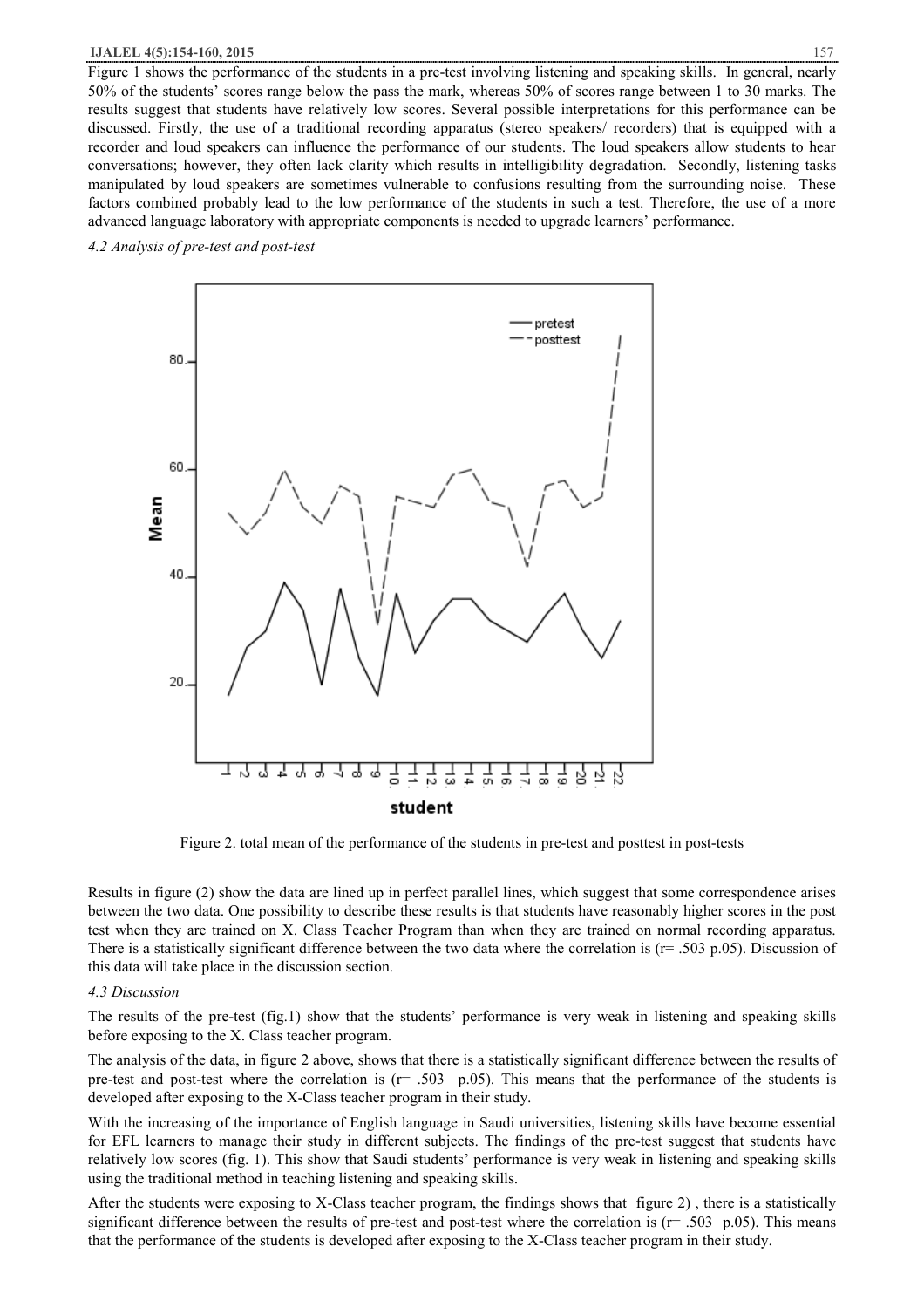#### **5. Conclusions**

A number of studies have shown the advantage of using software materials in class to facilitate students' listening skills in the lab setting (Lynch, 2011) and (Kashani et al, 2011). In addition; Coyle (2010) and Rost (2011) suggest that learning of and through the target language should take place in an environment that provides learners with comprehensive inputs.

The present study was carried out with 40 Saudi university students  $3<sup>rd</sup>$  level) learning listening and speaking course through XClass Teacher program in the College of Arts and Sciences in Almandaq, Al Baha University, in the first term 1435/1436.

The results of this study show that XClass Teacher program has great effect on developing students' listening and speaking skills. It is clear that the performance of students was developed after exposing to the program mentioned above.

#### *5.1 Recommendations*

1. This research is considered as a pioneer study in the situation of the developing students' listening and speaking skills through using technology. In order to check if resemble results will happen, similar studies can be done in the other colleges specially the girls ones.

2. The researcher recommended that using XClass teacher program is the best way to develop students' listening and speaking skills.

3. The present study deals with male students. However, it can be extended to include female students in Al Baha University.

4. Most of the Arts colleges lack languages labs and software program, so University Directorate should prepare language laboratories supported with X-Class teacher program and software.

#### **References**

Brod, S. (1996). *Teaching Listening in the Workplace English language Training Program at the Spring Institute*. Unpublished manuscript.

Brown, G & Yule. G (1983). *Teaching the Spoken Language,* Cambridge: Cambridge University Press.

Brown, H.D. (1994). *Teaching by principles: An interactive approach to language pedagogy.* Englewood Cliffs, NJ: Prentice Hall Regents.

Coyle, D. & Marsh, D. (2010). *Content and language integrated learning*. Cambridge, UK: Cambridge University Press.

Dunkel, P. (1986): Developing listening fluency in L2: Theoretical principles and pedagogical considerations. *The Modern Language Journal, 70*(2), 99–106.

Dunkel, P. (1991). Listening in the native and second/foreign language: Toward an integration of research and practice. *TESOL Quarterly, 25*(3), 431–457.

Kashani, A. et al (2011): Optimizing visually-assisted listening comprehension. *Language Learning Journal*, *39*(1), 75- 84.

Lee, S. T. (2008). *Teaching Pronunciation of English Using Computer Assisted Learning Software: An Action Research Study in an Institute of Technology in Taiwan* (Unpublished doctoral dissertation, Institute of Technology in Taiwan, Taipai, Taiwan).

Levy, M. (2006). *CALL Dimensions: Options and issues in computer-assisted language learning*. New Jersey: Lawrence Erlbaum Associates.

Lund, R.J. (1990). A taxonomy for teaching second language listening. *Foreign Language Annals,23*, 105–115.

*Lynch*, T. (2011). Academic listening in the 21st century: Reviewing a decade of research. *Journal of English for Academic Purposes*, *10*(2), 79-88. 2011.03.001

Mendelsohn, D.J. (1994): *Learning to listen: A strategy-based approach for the second-language learner.* San Diego: Dominie Press.

*Morley*, J. (1991): Listening comprehension in second/foreign language instruction. In M. Celce- Mu-husan C. (2015): The Influence of Topics on Listening Strategy Use for English for Academic Purposes. *English language Teaching, 8*(2).

*Murcia* (Ed.), *Teaching English as a second or foreign language (2nd ed.)* (pp. 81–106). Boston: Heinle and Heinle. Study Circle on Teaching Listening, Speaking, and Pronunciation IV-D-63Participant Handouts The CAELA Guide for Adult ESL Trainers

Nguyen V. et al (2014) The Effect of Computer Assisted Language Learning (CALL) on Performance in the Test of English for International Communication.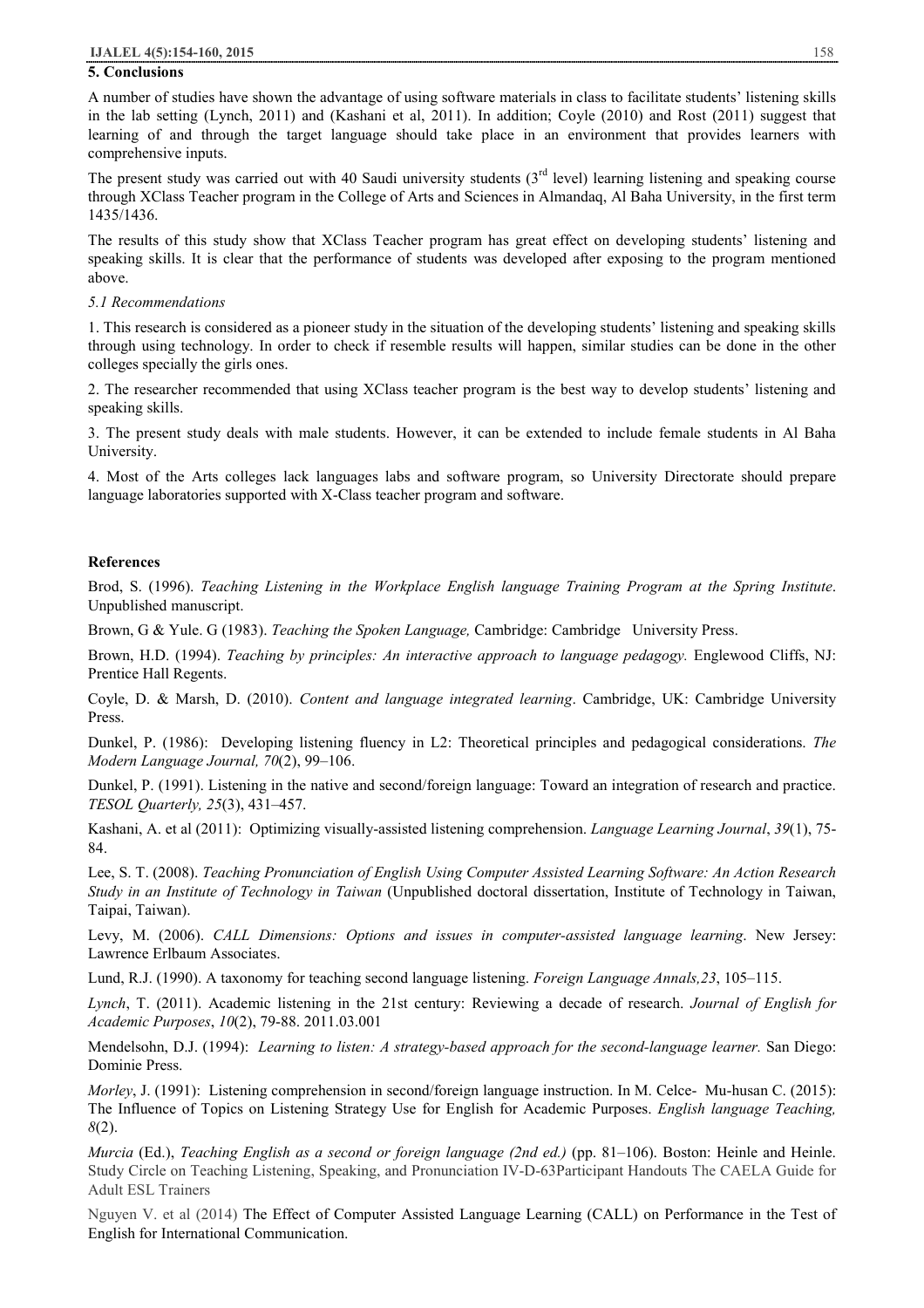Nunan, D., & Miller, L. (1995): *New Ways in Teaching Listening*. Alexandria, VA: Teachers of English to Speakers of Other Languages.

Peterson, P.W. (1991): A *synthesis of methods for interactive listening. In M. Celce-Murcia(Ed.),Teaching English as a second/foreign language (2nd ed.)* (pp.106–122). Boston: Heinle and Heinle.

Richards, J. (1983). Listening comprehension: Approach, design, procedure. *TESOL Quarterly,17*(2), 219–240.

Rivers, W.M. (1981). *Teaching foreign language skills (2nd ed.).* Chicago: University of Chicago Press.

Rost, M. (1991): *Listening in action: Activities for developing listening in language teaching.* New York: Prentice Hall.

Rubin, J. (1994): A review of second language listening comprehension research. *The Modern Language Journal, 78*(2), 199–221.

Rubin, J. (1995). The Contribution of Video to the Development of Competence in Listening. In D. Mendelsohn & J. Rubin (Eds.), *A guide for the teaching of second language listening*(pp. 151–165). San Diego, Dominie Press.

Thompson I. (1995): Assessment of Second/foreign language listening comprehension. A guide for the teaching of listening Second language listening. San Diego, CA: Dominie Press.

Wolvin, A., & Coakley, C. (1991): A survey of the status of listening training in some Fortune 500 Corporations. *Communication Education*, *40,* 152–164.

Yinxiu J. (2015) Discourse Analysis and Development of English Listening for Non-English Majors in China.

#### **Appendices**

#### **Appendix-1 Students' test**

Student's Name **………………………………………………………….** 

#### **[1] Listen to the underlined words and phrases. Then, match them with their definitions:**

| <b>Sentences</b>                                             | Definitions                            |
|--------------------------------------------------------------|----------------------------------------|
| 1. I'm going to sign up for an exercise class at the gym.    | a. to succeed                          |
|                                                              |                                        |
| 2. She's planning to major in art at the University of       | b. to like/love                        |
| Washington                                                   |                                        |
| 3. I don't like classical music, but I am really into jazz.  | c. to specialize in<br>particular<br>a |
|                                                              | subject/field                          |
| 4. You have to get a good education if you want to get ahead | d. to register/join                    |
| in life.                                                     |                                        |
| 5. She has a successful career as a fashion designer.        | e. a profession/job                    |
|                                                              |                                        |

#### **2. Listen to the conversation. Then, choose the correct answer:**

| 1. a. a neighbor                | b. the apartment manager       |
|---------------------------------|--------------------------------|
| c. Donna's father               | d. a repairman                 |
| 2. a. repairperson              | b. a painter                   |
| c. an exterminator              | d. a plumber                   |
| 3. a. It's on the third floor   | b. It's in a bad condition     |
| c. It's in a good neighborhood  | d. It's cheap                  |
| 4. a. He thinks it's very funny | b. He's surprised to see Donna |
| c. He's a little angry          | d. He is happy to help Donna   |
| 5. a. He is happy to help Donna | b. He's surprised to see Donna |
| c. He's annoyed with Donna      | d. He's very worried           |